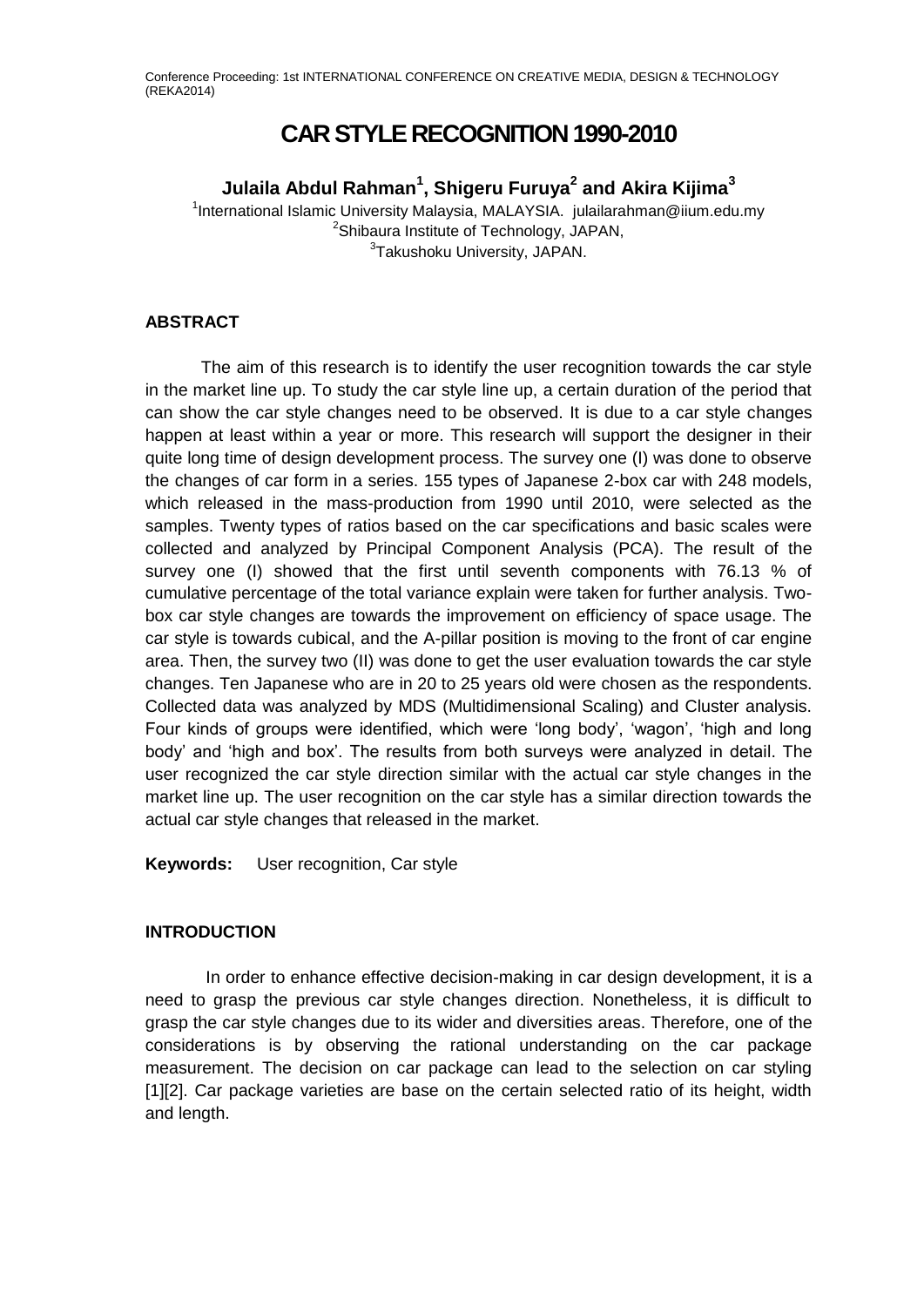As the user is the end target for the car, their recognition towards the car style changes needs to be identified as well. To what extent the user response to the car style changes is the question. By identify this, it can be one of the ways to improve the car design strategy in its development process.

### **RESEARCH AIM**

The research aim to study the relationship between observations based on the car style released in market and user evaluation on car style changes.

### **BACKGROUND AND PAST STUDY**

Due to the observation on the car style changes is quite complicated, there are several analysis ideas and methods based from past researches that are need to be considered as explained below:

#### **Duration of Series in Car Changes Validation**

There are very few studies on the car style changes that are based on the car package measurement. In 1982, Hamada Shinji did the first study on the changes of car style that can be obtained by car proportion including the car specification and basic scale [3]. In 1992, Furuya Shigeru studied on similar aspects as Hamada Shinji did, with the gap of ten years from previous research [4]. As the car developments process has a quite long duration, which sometimes can be up to 3 or 5 years, depend on the changes of the situation and criteria, there is no need a frequent study on this matter. Certain long period is needed to forecast on the car style changes pattern as support knowledge for designer during the design development process. In relation, the studies on the car style changes are need to be done from time to time. Research on recent car style changes has not been done yet, and it remains as a question.

### **Diversities on the car style variations**

Car styles are categorize into 2-box or 3-box type. Each car style keeps changes whether it is a minor or major changes. Diversities in car style contributed to the complication in this study. Therefore, to get the potential car style changes direction, the suitable scale of the target sample and method is a need. In past research, the studies on 2-box and 3-box car are done together [4-5]. However, the most appropriate way is by doing studies separately between 2-box, and 3-box car due to both car style is very different. The study on style changes on 2-box car as the sample has not been done yet.

#### **Series of 2-box car style**

Recently, 2-box car has varieties of style and its production also was increasing by years. Upon 155 of 2-box cars, there were 28, 95 and 124 models produced in 1980- 1990, 1990-2000 and 200-2010 respectively. By studies on the 2-box car style changes, which based on the car package measurement there might be a certain kind of potential direction of the 2-box car style changes that can be grasped.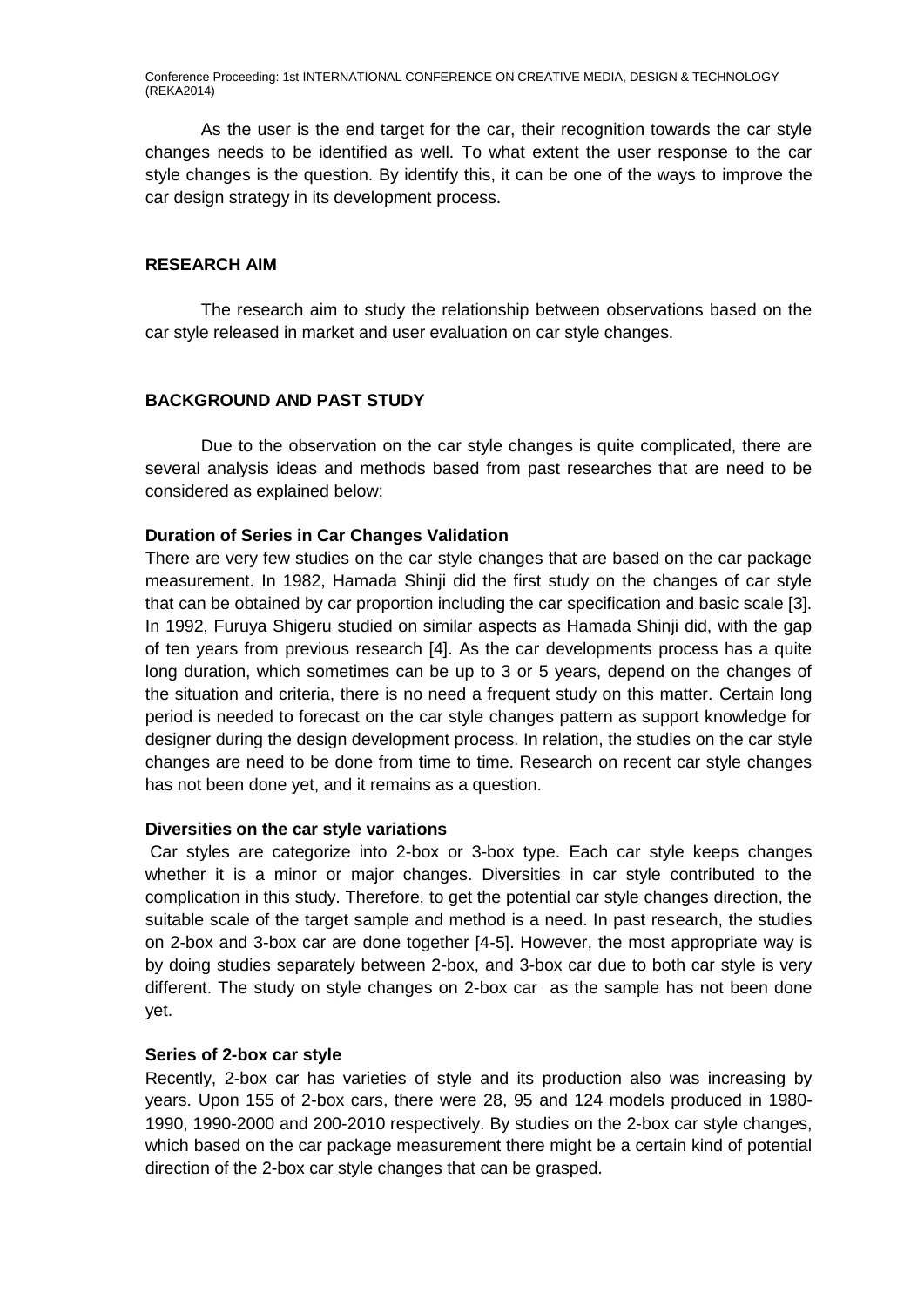### **Positioning of 2-Box Car in Development Process**

From 1970 until in the middle of 1980, 3-box car style has high priority in the car design development compared to the 2-box car style. In the middle of 1980, the 2-box car style is getting its positioning continuously to have its exclusive body style. There are the periods of time that the 2-box body style development aroused from the 3-box body style. In some conditions, 3-box body styles were aroused from the 2-box body style as well. It is easy to categorize the 3-box car because it shape does not have drastic changes. However, it is difficult to categorize the 2-box car due to car purpose, style and space usage is varieties. Therefore, a study on the 2-box car style changes is needed in order to observe the series of its current style direction and also to forecast its future style direction.

### **SURVEY ONE (I): Studies on style changes by car line-up evaluation**

In order to achieve the research aims, two kinds of surveys were applied to this research. The first survey was the observation on the car style changes by car line-up evaluation. The next survey was on the car style changes by user evaluation.





### **Selection of the survey sample**

155 of 2-box cars name with 248 models that released in the market from 1990 until 2010 were chosen to be the samples of this research [8]. The small car and business car were not included to be the research samples.

### **Analysis method**

The method of this study based on the past researches on car style changes. The research samples were selected from 2-box car style with 20 kinds of different ratios. The ratios have five kinds of categories. Four ratios of the car front view, 11 ratios of the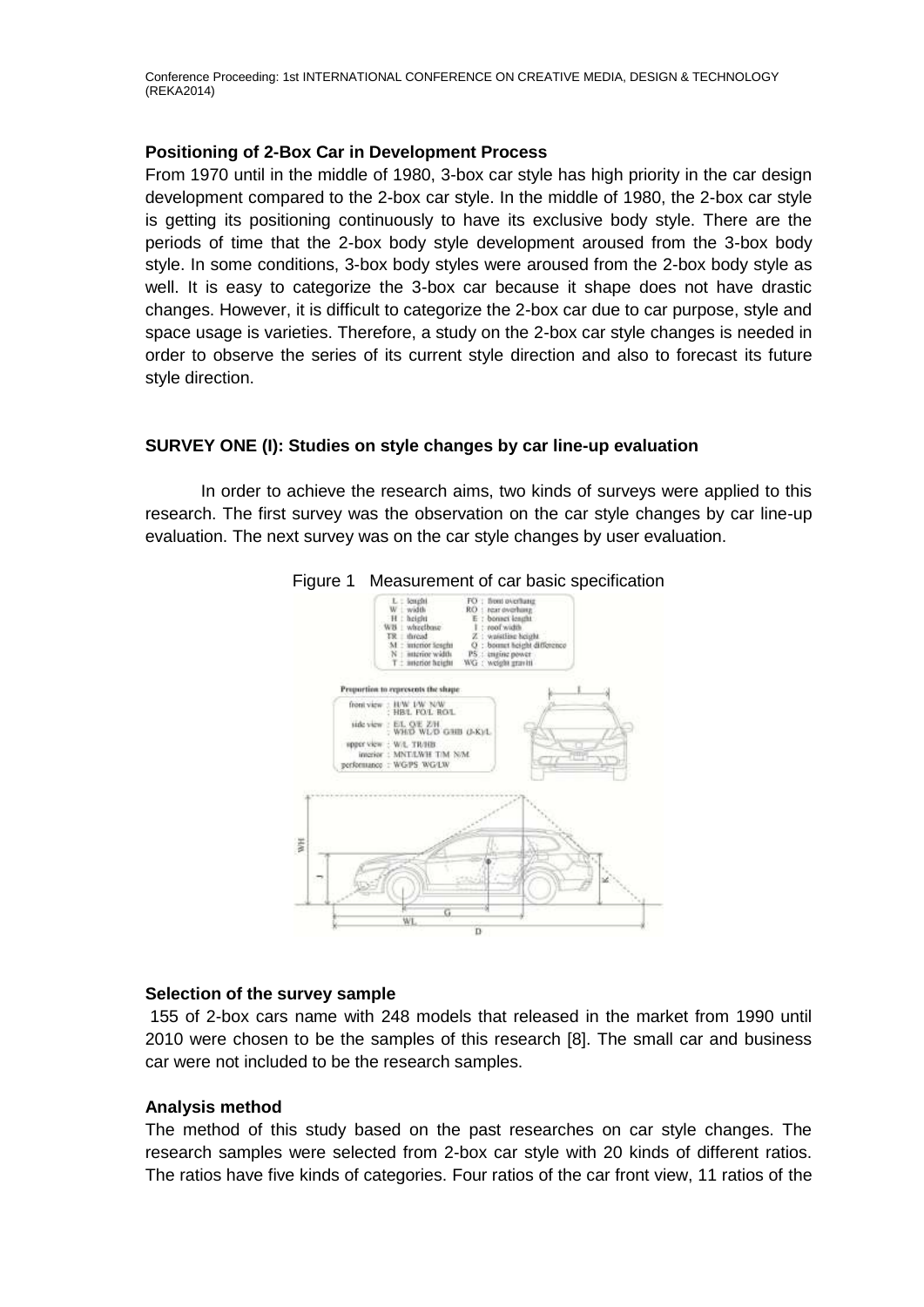car side view, two ratios of the car upper view, two ratios of interior and two ratios of car performance (figure 1). Data collected was analyzed by PCA. Based on the matrix of component pattern, further analyze was done on each component by comparing its positive and negative direction.

### **Survey result**

The component matrix of 1 to 7 (figure 2) was chosen with the cumulative percentage of the total variance explain was 76.13% that the characteristic value is more than 1. The scree plot eigenvalue showed that there are drastic changes from component 1 to 7. The value of pattern matrix range was more than 0.4.



Figure 2 Analysis result of component 1-7

There are six kinds of ratio variables categorized into two classifications: front view and side view. For front view, the ratios are height to weight (H/W) and rear overhang to lenght (RO/L). For side view, the ratios are bonnet lenght to lenght (E/L), bonnet height to bonnet lenght (Q/E) and waistline height to height (Z/H). For H/W, the results showed that the height over width is whether the vehicle has a high or lower body. RO/L showed that rear over lenght is whether the car is long or short. For a side view, E/L showed that the bonnet length is long or short. Q/E is whether the bonnet height has a big or small degree of slanting. Z/H concerns whether the waistline is high or low. Wheelbase is either long or short.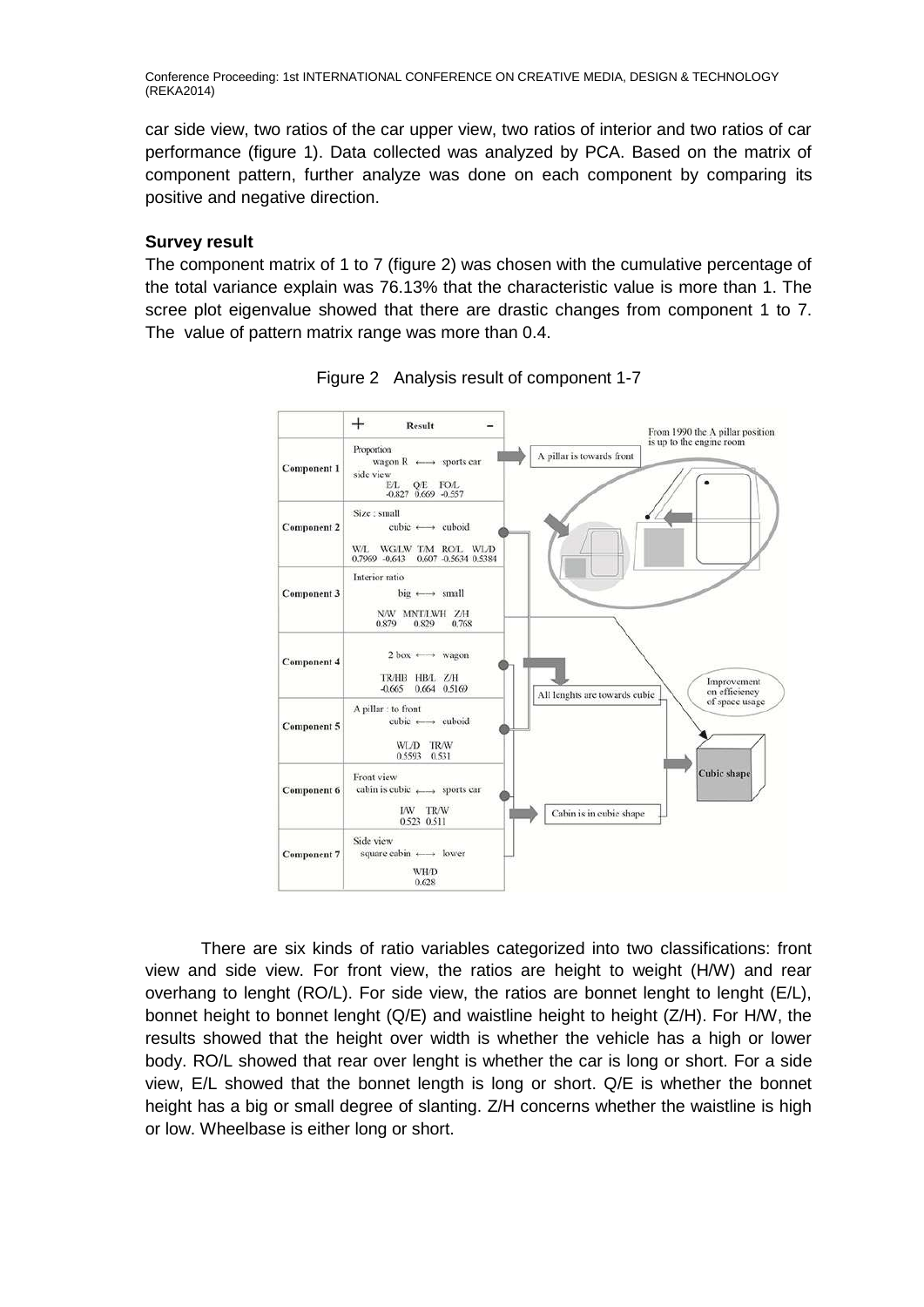Each ratio explained in two directions: positive or negative. The direction based on total directions of all variables. For example, if there are even numbers of positive (+) variables, then the total direction take positive (+) as an answer. In relation, if there are odd numbers of negative (-) variables in the group, then the total direction take negative (-) as an answer.

A detailed explanation is provided only for component 1. Component 1 has a higher cumulative percentage, which is 17.4%. Potential variables for ratios are E/L, Q/E, and FO/L. E/L ratio is for bonnet length (E) over the length (L), which is -0.827. These variables show the side-view proportion. Q/E ratio is for bonnet height difference (Q) over bonnet length (E), which is 0.669. These variables also show the side-view proportion. Lastly, the FO/L ratio is for front overhang (FO) over the length (L), which is - 0.557.

Variable ratios are E/L at -0.827, Q/E at 0.669, and FO/L at -0.557. The overall direction of component 1 is towards positive (+) while the side view is towards the wagon proportion. A similar analysis was done for components 2 through 7 as shown in Figure 2.

### **Result of Survey I**

In this section, an explanation on overall positive and negative result of each component was done to observe the overall car style changes (figure 2). The car style divided into three kinds of categories, which seem to show the same directions toward all of the components.

For the component 1, the car style changes whether to be the wagon R proportion or the sports car proportion. In detail, it had relation with the A-pillar situation whether it move to the engine room or not. As the direction was positive (+), the car style was towards wagon R proportion. Recent 2-box car showed that the A-pillar position is up to the engine room as well, contributes to a spacious interior.

For components 2 and 5, the style can be seen as all length is whether its car style is towards the cubic or cuboid. The direction was positive (+), which towards the cubic. Components 4, 6 and 7 have a similar positive (+) direction. All these components showed that the car cabin was towards a cubic shape. Overall, it can be said that the car style changes is towards the improvement on efficiency of space usage.

### **SURVEY TWO (II): Car style changes direction by user evaluation**

### **Research aim**

This study aims to get the car style changes direction by the recognition on a knowledge of user evaluation towards the car style. User's perception towards a product understood by studies on the structure of internal information in human memory. For example, the judgment on the similarity of any products can be analyzed by MDS. In other words, this survey aims to observe the intimacy image among car styles. The psychology position relation among the product expressed in the perceptual map showed by the classification in intimacy category [9].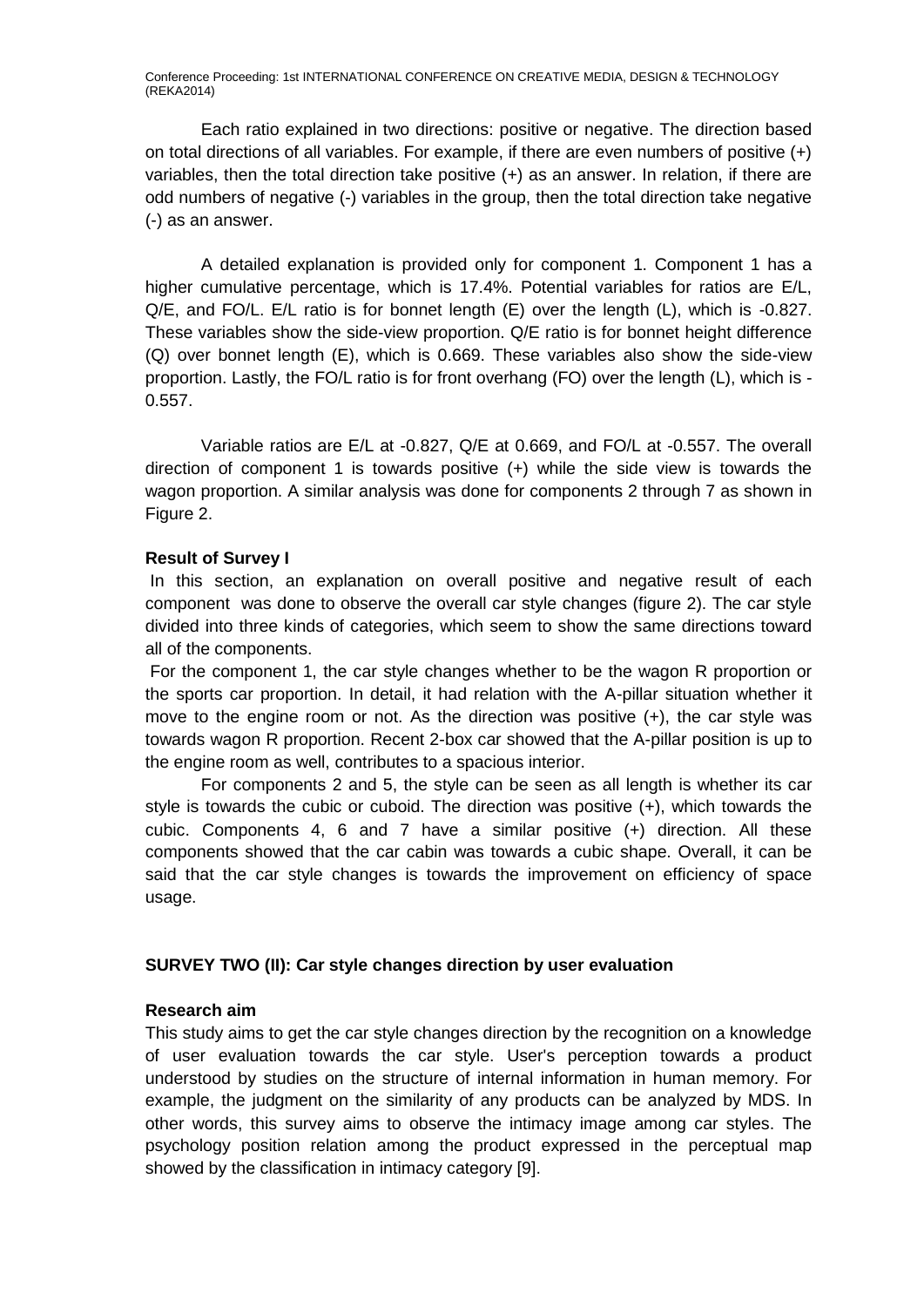The result of this survey was then compared to the survey I to check the similarity of the car style changes direction. The higher similarity between surveys, the higher possibility of knowledge recognition happens in user. This data is potential to check the overall car style changes direction.

### **Survey method and sample selection**

Seventeen kinds of cars were taken as the research sample. The samples were selected through s Seventeen kinds of cars selected as the research sample through several groups discussion of young Japanese. Ten male Japanese selected as the respondents because of their higher intention in car. 136 pairs of car samples were evaluated by five likert scales from 'totally similar' to 'totally different'. For each respondent, data collected was arranged in square symmetric matrix in similarity ordered class and analyzed by MDS and Cluster analysis. S-stress graph was analyzed for the potential axis number. Further analyzation was done to the MDS map as well.

### **Result of Survey II**

The car trend analysis was done on the judgment of its style image among respondent group. Two axis were identified in the MDS map, which were 'boxy-sedan' and 'low-high' (Figure 3). Four kinds of groups were categorized, namely 'high and boxy', 'long body', 'high and long body' and 'wagon'. For a group of high and box, the cars were grouped based on boxy car body. The group of the long body was organized based on body length. The group of high and long body reflects the cars with the vast interior. Wagon group was organized based on its shape.

Three kinds of directions of car styles were observed. These included 'box type', high and or short/long' and 'standard'. It showed that the user also recognized the car style changes through their experience and observation in daily life.



Figure 3 Mds map for car styles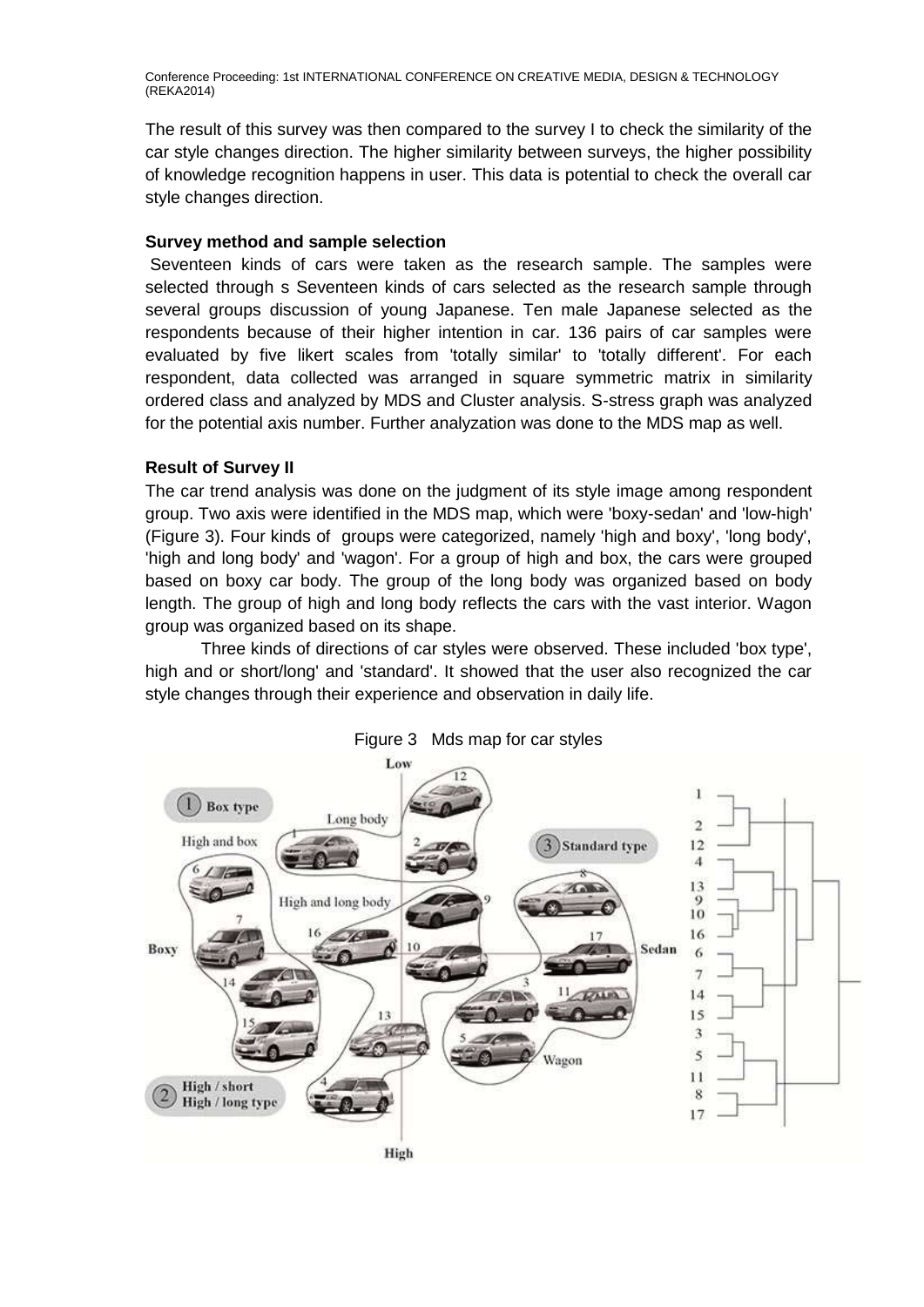### **CONCLUSION**

Survey I showed three kinds of car style directions. The directions were the Apillar position moved to the car engine area, most of the lenght of the car showed a cubic shape, and the car cabin was a cubic shape. It can be concluded that the car style direction was towards the cubic shape with a spacious interior. Survey II observed the three kinds of car style directions namely box type, high or short/long type, and standard type.

The changes of the A-pillar and size of the cabin were the main aspects that lead to the car style direction (Figure 4). Similar direction of results was obtained between both surveys. In other words, the user recognized the car style changes, which similar with the actual car style changes in market line-up.Therefore, by observation on user perception to trends, the potential structure of a product trend direction can be determined.



The new car design development process takes several years to complete. During that period, the trends of products e.g. car changes depending on user needs and demands. Designer was sometimes having difficulty to catch-up the car trends direction. Therefore, this research will help the designer to observe the product trend by studies on the structure of user perception. In relation, it will contribute to the improvement in the initial strategy for design development to increase the user buying behavior towards car.